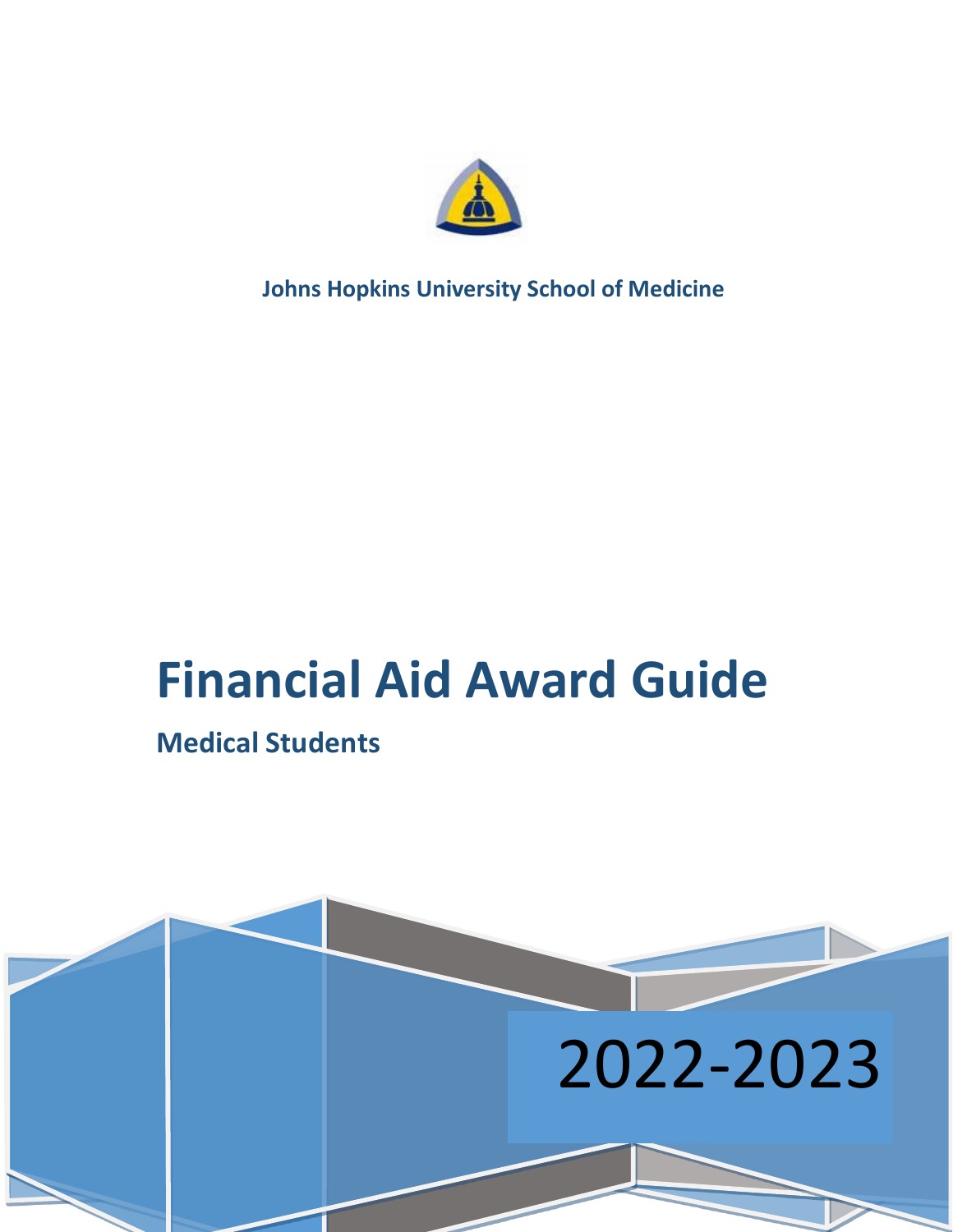#### **Financial Aid Award Guide**

The Financial Aid Award Guide will to help in navigating and understanding the financial aid process at the School of Medicine.

**Website:**

[https://hopkinsmedicine.org/som/o](https://hopkinsmedicine.org/som/offices/finaid) [ffices/finaid](https://hopkinsmedicine.org/som/offices/finaid)

# Financial Aid Award Guide –

Medical Students

Financial Aid Process

# Financial Aid Statement of Understanding

i. Accepting Your Award through the Student Portal

\_\_\_\_\_\_\_\_\_\_\_\_\_\_\_\_\_\_\_\_\_\_\_\_\_\_\_\_\_\_\_\_\_

- a. New Students
- b. Continuing Students
- ii. Calculation of Award
- iii. 30 + Student Age Policy
- iv. Cost of Attendance
- v. Disbursement Schedule
- vi. Borrower's Right to Cancel
- vii. Return of Title IV Federal Loan Funds Policy
- viii. Additional Loan Requests
- ix. Loan Promissory Notes
- a. Federal Direct Loans
- b. JHU University Loans
- c. Graduate PLUS Loans
- x. Online Loan Entrance Counseling
- xi. Donor Endowed Scholarships
- xii. Outside Awards
- xiii. Sibling/Spouse Enrollment Verifications
- xiv. LOA/ASP Leave Status
- xv. Summer Research Opportunity SRO
- xvi. Application Review/Budget Adjustments
- xvii. Satisfactory Academic Progress
- xviii. Communicating with the Financial Aid Office
- xix. Budgeting
- xx. Financial Literacy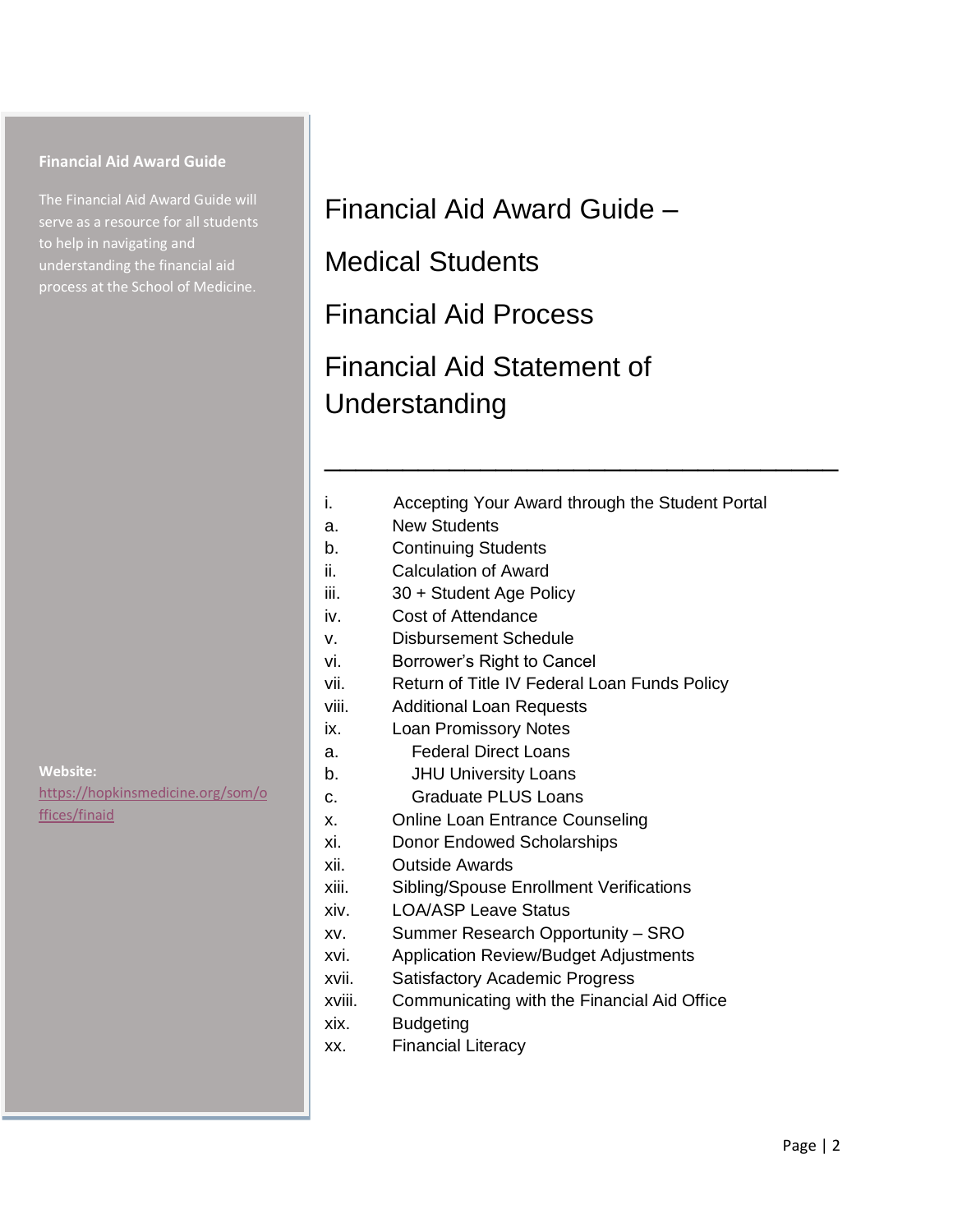# **Financial Aid Process**

All financial assistance offered by the School of Medicine Financial Aid Office is based on financial need and availability of funds. The Office of Student Financial Aid administers federal, institutional and state funded programs.

As a student at a professional school, you are considered independent and must submit financial information about yourself and your spouse. For scholarship and grant funds, you are required to submit parental information. This policy is necessary to allocate our limited resources equitably to families with different financial situations. This requirement of requesting parental information applies to all applicants regardless of age or marital status.

# **Financial Aid Statement of Understanding**

The purpose of the "Statement of Understanding" is to ensure that all financial aid recipients have read and understand the parameters of their financial aid award. It is the responsibility of the student to read information each year as processes and procedures may change.

I am responsible for:

- Reading and being familiar with the content in the Financial Aid Award Guide, which is provided annually with my award notification.
- Understanding that it is recommended that I complete the Free Application for Federal Student Aid (FAFSA) **each year** as part of my application for financial aid assistance.
- Understanding that if I am selected for Verification of information provided on my FAFSA application that I must complete and return requested documentation in a timely manner in order to complete the awarding process.
- Understanding that I am not required to complete the CSS/Profile application after my first year of matriculation unless I separate from my medical school curriculum for two or more years on leave, or upon request for an application appeal review.
- Understanding that if I am awarded a School of Medicine scholarship **it will be guaranteed for four years of academic enrollment**, and that I must maintain satisfactory academic progress *(SAP)* to retain my award. I further understand that the SAP evaluation will be completed annually by the Financial Aid Office at the end of the school year.
- Being aware that if I am awarded a named School of Medicine scholarship, I will be required to write a letter of thanks to the donor prior to disbursement of my award. I further understand that I may be contacted by the Office of Development/Stewardship in regards to the collection of these letters.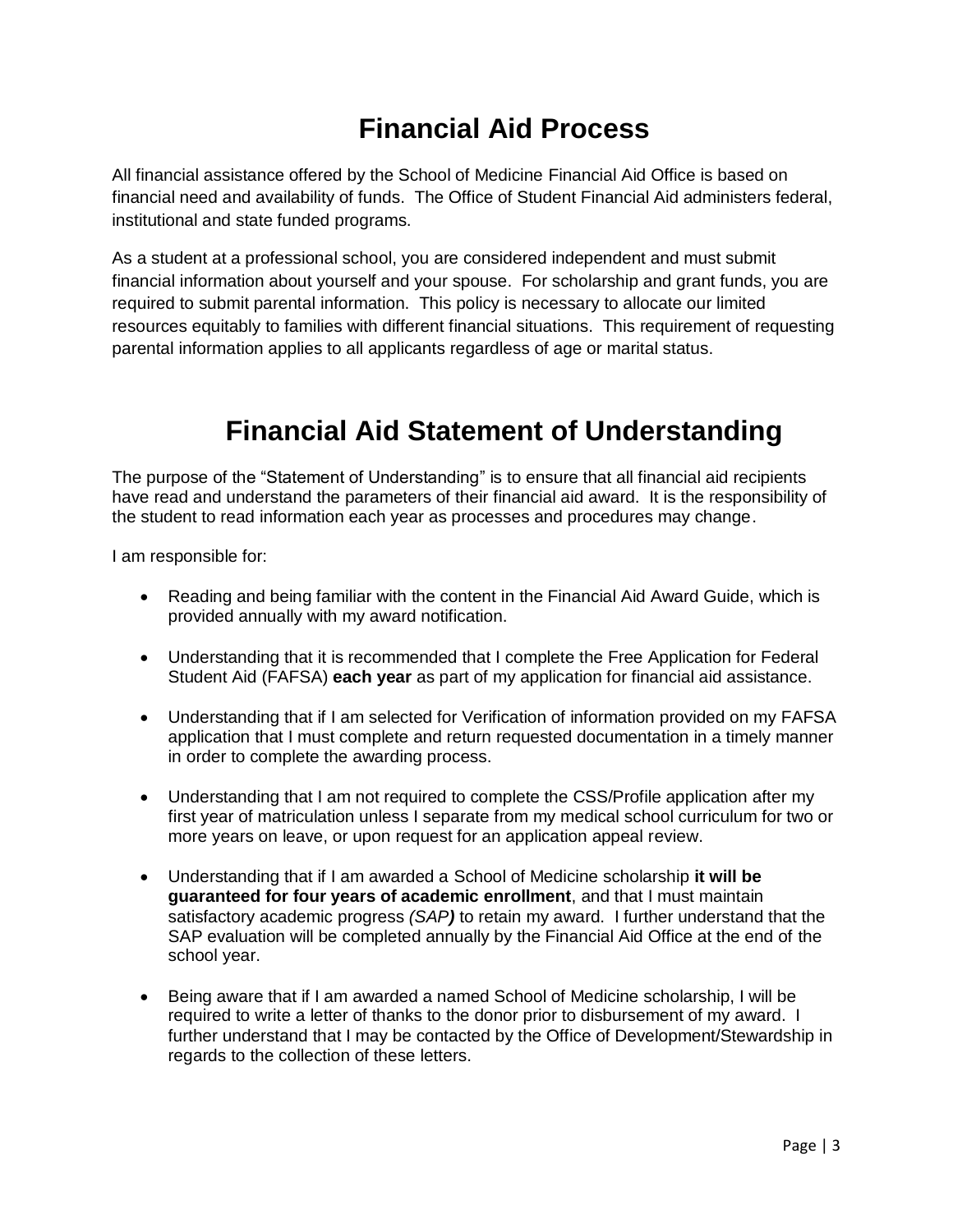- Notifying the Financial Aid Office if I receive additional assistance from non-University based sources. Also, understanding that my loans will be reduced first before any SOM scholarship if the additional resource creates assistance greater than my financial aid Cost Of Attendance (COA) budget.
- Understanding that the Federal Direct Loan amount (if accepted) credited to my account will be the amount accepted **minus** a loan origination fee applied to all loans borrowed.
- Understanding that the Federal Direct Grad Plus Loan amount (if accepted) credited to my account will be the amount accepted **minus** a loan origination fee applied to all loans borrowed.
- Making payment to the Business Finance Office to cover any educational charges that exceed my financial aid award disbursement.
- Understanding that my financial aid award may be adjusted if I am enrolled for less than 60% of the term.

\_\_\_\_\_\_\_\_\_\_\_\_\_\_\_\_\_\_\_\_\_\_\_\_\_\_\_\_\_\_\_\_\_\_\_\_\_\_\_\_\_\_\_\_\_\_\_\_\_\_\_\_\_\_\_\_\_\_\_\_\_\_\_\_\_\_\_\_\_\_\_\_\_\_\_\_

# **Getting Started**

# **i. Accepting your Award**

As part of the financial aid process, students will need access to the online (SIS) Student Information System for Students. This system acts as a portal to "Net Partner", which will allow you to view the status of your financial aid application, view the components of your financial aid budget, and allow you to accept and/or decline your financial aid award. The student portal also allows access to Student Billing for viewing and payment of semester charges. We are committed to the privacy of students and their personal information; therefore, we will use the following unique identification number to communicate with you:

#### New Students:

All new students are given a temporary SIS ID. The temporary SIS ID is a unique 8 character, alphanumeric identifier that is used to authenticate prospective students who are new to online services. To authenticate students must login to [https://sis.jhu.edu/NewUser/.](https://sis.jhu.edu/NewUser/) After authentication, students must login to <https://sis.jhu.edu/>to view their financial aid record. A permanent ID will be given to all matriculating students beginning in June of the entering school year.

**New student special notice:** Students will receive information from the Registrar's Office during the month of June in reference to setting up their permanent ID.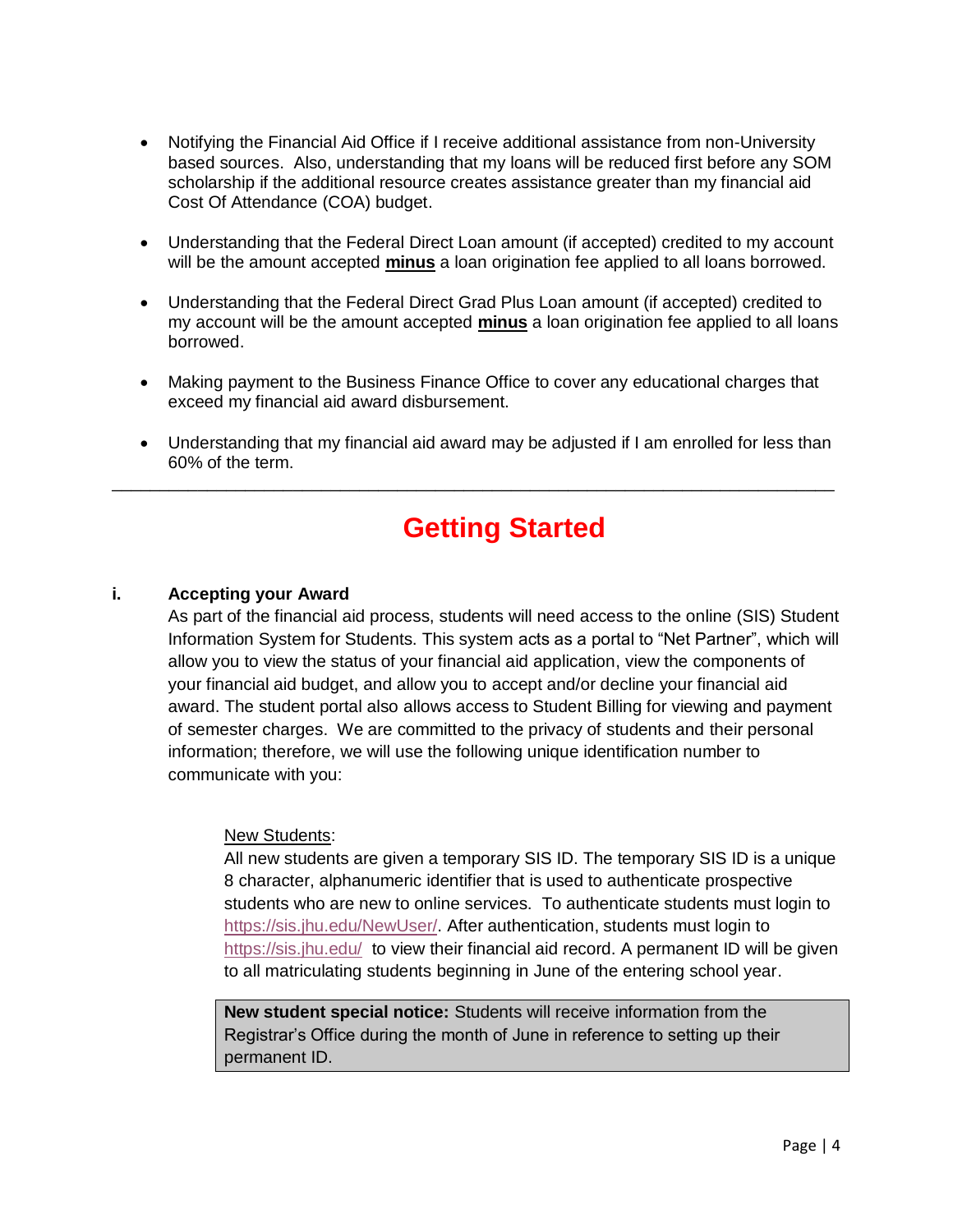Current Students:

You can access the student portal with your JHED login ID. A JHED login (or "LID") is a unique identifier for your information in the JHU Enterprise Directory. All students are automatically assigned a LID upon enrollment. You can use your LID to gain remote access to a number of JHU services, such as financial aid, billing and registration. It should not be confused with any numbers on your various ID cards. Login to<https://sis.jhu.edu/> for assistance.

For more detailed information about the Student Information System, [click here.](https://www.hopkinsmedicine.org/som/offices/finaid/sis.html)

# **ii. Calculation of Award**

The information that you provided on your FAFSA and/or CSS Profile application determined the student and parental contributions that were used in the calculation of your financial aid award. In the event of a divorced parent situation, both your custodial parent and non-custodial parent financial aid information was considered.

Students' contributions are calculated based on income and assets. Total aid awards are based solely on demonstrated need after factoring in family income, assets, household size, siblings/dependents/spouse attending college, and marital status.

# *Note: All scholarship awards will be guaranteed for four years of academic enrollment contingent upon maintaining satisfactory academic progress.*

*Students are not required to complete a new CSS Profile application each year.*

# **iii. 30 + Student Age Policy**

Students age 30 and above as of December 31 of the prior year, before the beginning of the academic year, will have their parent contribution prorated 35%. This is a one-time proration.

# **iv. Cost of Attendance**

The cost of attendance (COA) for medical students is based on your year in school.

- $MD1 10$  months
- MD2 -- 12 months (9 months AY; 3 months summer)
- MD3 -- 12 months (9 months AY; 3 months summer)
- MD4 -- 9 months

Financial Aid cost of attendance (COA), or student budget, is comprised of what is referred to as "direct educational costs" (costs charged to all students) and "indirect costs" (projected living expenses based on the student's year in school and program).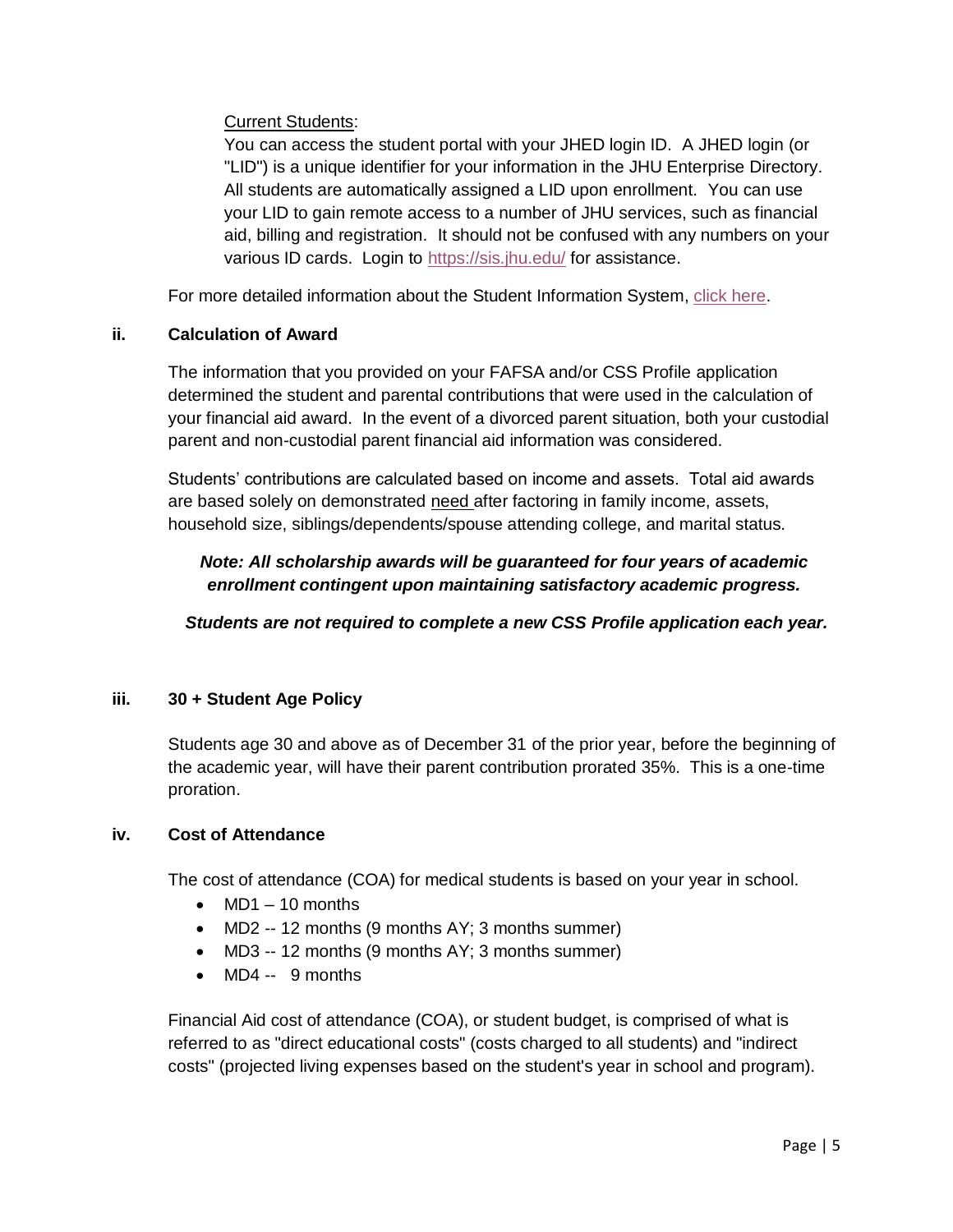Student budgets are reviewed each year and are subject to change. Students will receive their actual budgets when they receive their award notification, which will be available on the award screen in the student portal.

Expenses for internship applications and interviewing costs for fourth year medical students are not included as part of the budget. However, the Financial Aid Office can provide a list of private lenders that specialize in residency and relocation loans. The Financial Aid Office will also review a student's request for assistance with interview costs through the professional judgment process. Students may access the Budget Adjustment for Residency Interview Expenses form on the financial aid website.

# **v. Disbursement Schedule**

Your scholarship and loans will be credited directly to your student billing account in two equal installments, based on the disbursement schedule for the current academic year. If your financial aid exceeds the cost of tuition and fees, you will be issued a refund for the difference. Students should verify that their "Bank Mobile" account through the Business Office has been initiated to ensure timely posting of their refund. You may view your student self-service account for the scheduled disbursement dates for both the fall and spring semesters.

# **vi. Borrower Right to Cancel**

Federal law requires the Financial Aid Office to notify students of their right to cancel any of their federal loan funds (Direct Unsubsidized and GradPlus). Once funds are disbursed the financial aid office will notify students via e-mail. Students must notify the Financial Aid office in writing no later than 14 days from the date of the notification if they wish to cancel all or a portion of their loan(s). By canceling all or a portion of a loan, students will be responsible for any outstanding balances owed to the University.

# **vii. Return of Title IV Federal Loan Funds Policy**

Section 485 of the Higher Education Amendments of 1998 stipulates that if a recipient of Title IV aid (Federal Student Loans- Direct Unsubsidized and GradPlus) withdraws during a payment period or a period of enrollment, the academic institution must calculate the amount of Title IV aid the student did not earn. Unearned Title IV aid must be returned to the loan programs. Therefore, any recipient of Title IV aid who withdraws from the School of Medicine before completing 60% of the enrollment period (semester) will be required to return all or a portion of the loan(s) awarded for the specific period of enrollment.

The amount of Title IV aid earned is determined by multiplying the total Title IV aid (loans only) disbursed to the student by the percentage of time the student was enrolled during the semester. The calculation of the Return of Title IV funds may result in the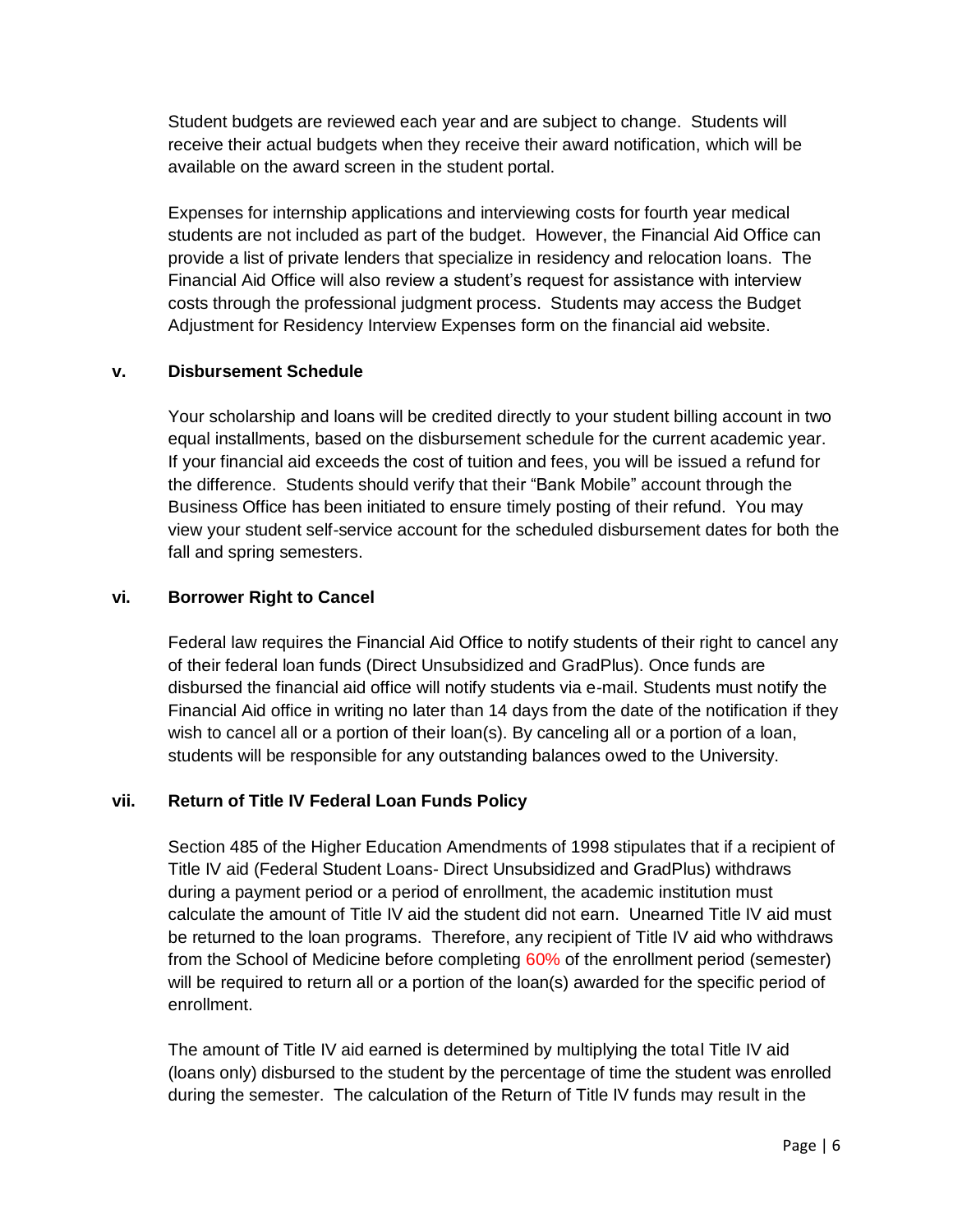student owing a balance to the School. The student will be billed for the amount owed back to the Title IV loan programs and any amount due the School used to cover semester charges.

# **viii. Additional Loan Requests**

Students may borrow additional loan funds to fund the gap between the cost of attendance and their financial aid award by submitting a loan action form via the [SIS](https://sis.jhu.edu/sswf/)  [Student Self-service portal](https://sis.jhu.edu/sswf/) after receiving their permanent JHED ID. Additional loan requests are generally processed within 3-5 business days.

# **ix. Loan Promissory Notes**

# **a. Federal Direct Loan –Unsubsidized**

The Johns Hopkins University School of Medicine participates in the Federal Direct Loan Program. The Department of Education requires that each student complete a "Master Promissory Note" (MPN) before disbursement of any loans. Students are only required to complete one MPN. This MPN allows multiple loans to be processed. No amount is indicated on the promissory note. The MPN will cover up to 20 loan disbursements. If 20 direct loan disbursements have been exceeded, you will be required to complete an additional Master Promissory Note. The awarded amounts of your loans will be sent to the Department of Education.

All first time borrowers of a Federal Direct Loan will be required to e-sign a Master Promissory Note. While the promissory note can be e-signed at any time, it should be signed before the fall semester financial aid disbursement date. If you do not wish to accept the Federal Direct loans or currently have an active Master Promissory Note on file for our school with the U.S. Department of Education, you need not complete the Master Promissory Note.

Continuing students who have borrowed previously from the School of Medicine are not required to sign another promissory note.

#### **b. University Loans**

Students awarded a SOM **JHU University Loan**, will be required to complete a loan promissory note and a loan self-certification form for each loan received. Notification to sign the promissory note will be sent once the student has accepted the award. These loan funds were provided through the generosity of many donor alumni and are represented by the donor's name.

**Note:** There is a three business day waiting period after the completion of the promissory note and self-certification before loan funds are released for disbursement.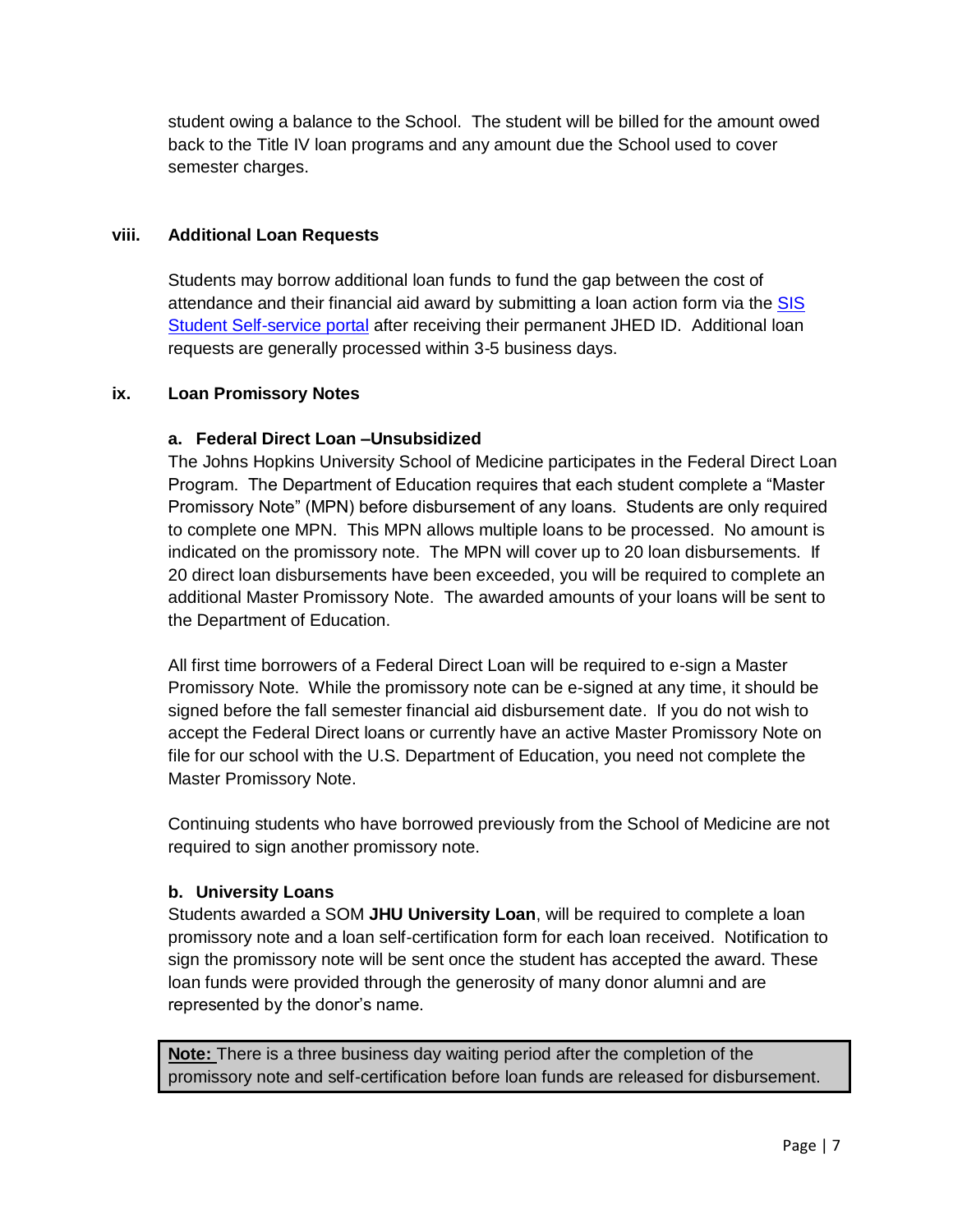# **c. Graduate PLUS Loans**

Students who need to borrow funds beyond the Federal Direct Unsubsidized loan limits may be able to participate in the **William D. Ford Federal Direct Graduate PLUS Loan**. The Graduate PLUS loan is available to graduate and professional students. Borrowers are required to complete a credit check, online entrance counseling and a master promissory note.

Note: The Direct Graduate PLUS loan is considered a loan of last resort. Students are required to borrow total eligibility under the Federal Direct Unsubsidized loan program before considering borrowing from the Direct Graduate PLUS loan program. For more information about the Graduate PLUS loan and to apply, click [here.](https://studentaid.gov/app/launchMpn.action?mpnType=gradPlusMpn)

# **x. Online Loan Entrance Counseling**

All first-time loan borrowers will be required to complete an online Direct Loan Entrance Interview Counseling Session through studentloans.gov prior to the required group loan counseling session in August. No federal loan funds will be disbursed until the online Entrance Interview Counseling Session is completed. Students required to complete this process will be notified.

# **xi. Donor Endowed Scholarships**

JHU School of Medicine provides more than 340 endowed scholarship funds for distribution through the Financial Aid Office. The School of Medicine's scholarship program is funded in large part by the generosity of many alumni and friends of the school.

Each year, students awarded from a "named" scholarship are asked to write a one-page "thank you" letter to each donor acknowledging their support in helping to reduce student debt with such generous scholarship contributions. Each benefactor would like to know about the recipient of the scholarship and looks forward to receiving these letters. The financial aid office will notify students when and to whom these letters are to be submitted.

Thanking each donor shows your appreciation for the contributions and commitment each donor makes to the success of our medical students. Their generosity makes the scholarship program possible.

**Note:** Scholarship funds will not be disbursed until a "thank you" letter is received.

For a description of the scholarship, students may select the scholarship name on the award screen of their student portal.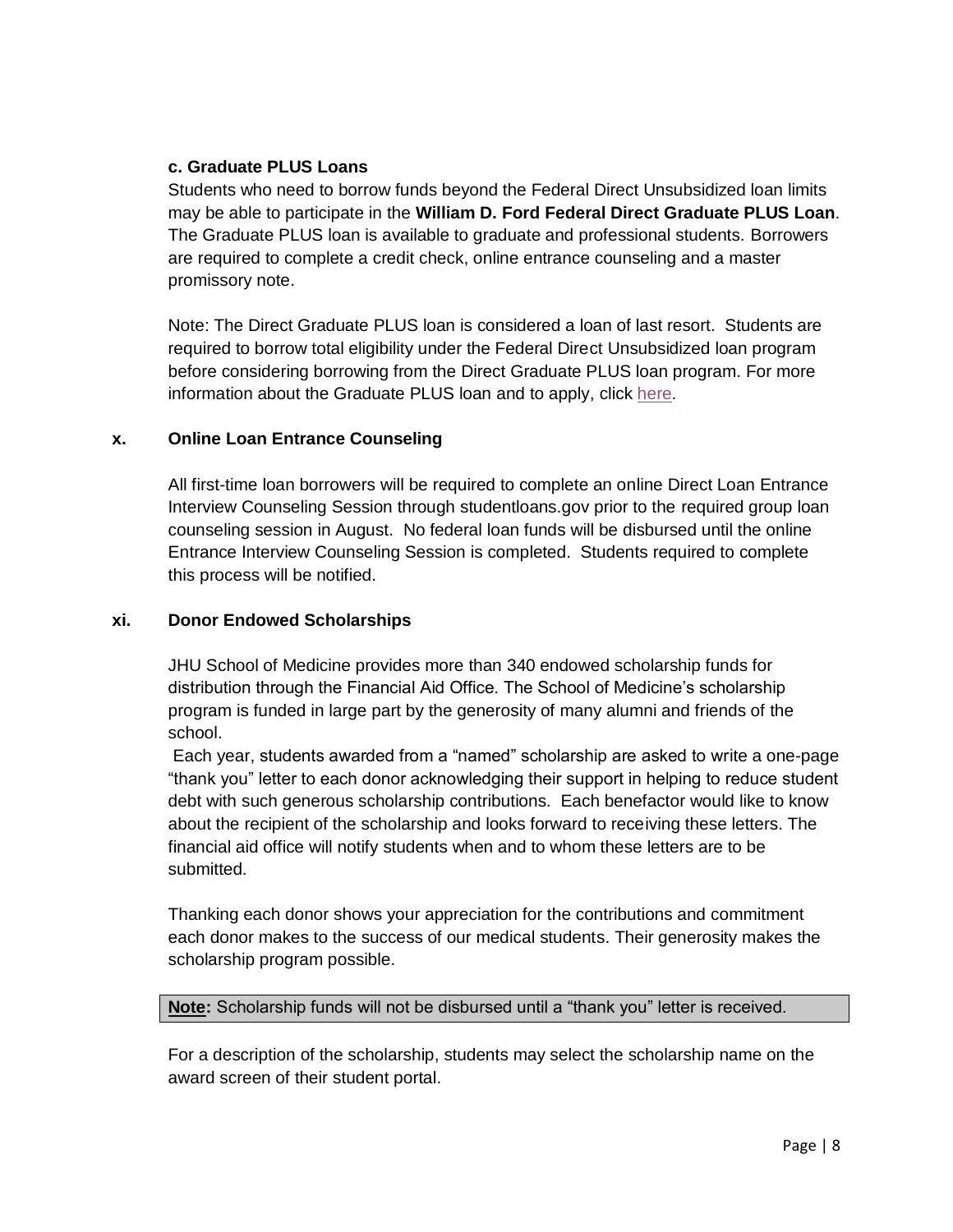### **xii. Outside Awards**

All students are required to report receipt of any external scholarship or loans to be used for the current award year to the Financial Aid Office. External scholarship and external loans are awards offered to you that are not from The Johns Hopkins University and/or the School of Medicine.

### **xiii. Sibling/Spouse Enrollment Verification**

New students that indicate that they have a sibling(s) enrolled in a **full-time** 4-year U.S. undergraduate program will be required to submit an [Enrollment Verification Form](https://www.hopkinsmedicine.org/som/offices/finaid/forms/2223_SiblingVerification.pdf) to the Financial Aid office prior to the spring disbursement of financial aid. Please watch your JHMI email account for additional information on this requirement during the month of September. This is a one-time request. Information will not be requested in subsequent years.

**Note:** Scholarship eligibility will be recalculated if required verification is not received.

### **xiv. LOA/ASP (Leave of Absence, Advance Studies Program)**

Students who receive financial aid and make a request for a Leave of Absence or Advance Studies Program status change to the Dean of Student Affairs and/or the Registrar's Office will have their award canceled or reduced as a result of the status change. Federal regulations require that we must recalculate the student's federal financial aid award to reflect the actual time in attendance as a full-time matriculating student. As a result of the change, the student may be required to return funds and will be billed for any amount owed. We ask that students inform the Financial Aid Office of their intentions to prevent any undue financial burden that may occur because of the change in status.

*Note: Scholarship recipients who are on leave for two or more years will be required to complete a new CSS Profile application upon their return to the program.*

# **xv. Summer Research Opportunity – SRO**

First year, rising second year medical students that participated in the Summer Research Opportunity program may receive Federal Work-study as part of their financial aid award package. Scholarship eligibility is determined before a work-study award is added to the award package.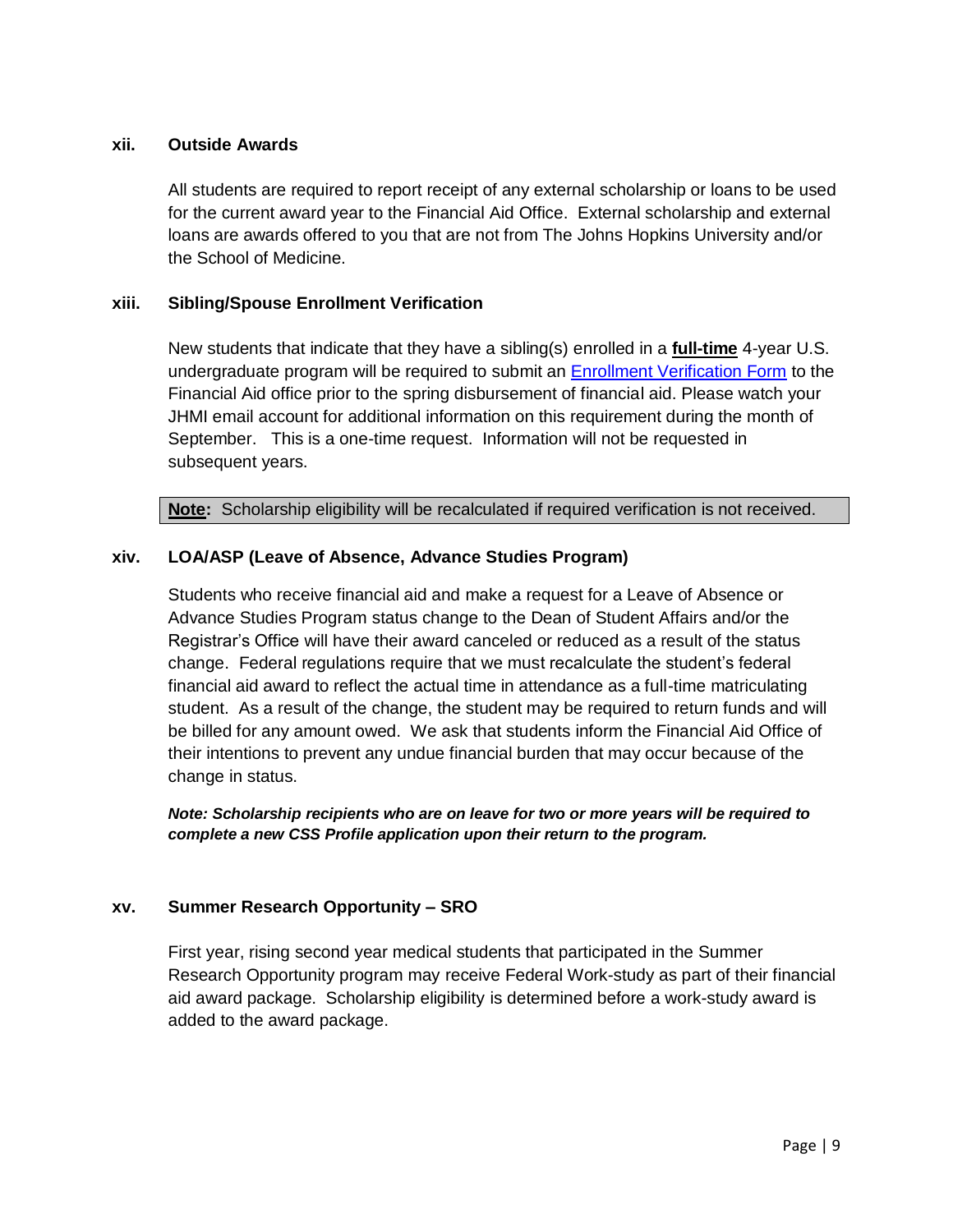### **xvi. Application Review/Budget Adjustment**

Students may request a re-evaluation of their financial aid application or make a budget adjustment request to accommodate changes in family circumstances or to account for an unusual/unexpected educationally related expense. To do so, students must submit either the Budget Adjustment or Application Appeal Review form. In addition, students must provide documentation (in writing) stating the specific circumstance(s) around which you are requesting reconsideration of your aid application. Only signed, original documents will be accepted. Documentation should concisely outline the specific reason(s) why you are requesting the reevaluation of your individual circumstances. You must provide specific dollar amounts (with supporting receipts) for evidence of expenditures (i.e. family support, medical care not covered by insurance, rent increase, etc.) Information submitted should incorporate events that occurred within the calendar year of your matriculation. Most requests for budget adjustments or application reviews will be processed after the start of the fall semester. Allow two weeks to receive notification.

**Note:** Adjustments to your financial aid budget do not necessarily result in a change to your scholarship award. Most adjustments result in increased loan borrowing.

**4 th year students may request a budget adjustment for interview costs. Assessment of costs will be determined by the Financial Aid Office in collaboration with the Office of Student Affairs.** 

#### **xvii. Satisfactory Academic Progress**

As part of the financial aid process, students are required to show academic progress in their program of study. The Financial Aid Office will monitor student's progress on a yearly basis to determine continued financial aid funding eligibility. You may view the financial aid website for complete requirements.

# **xviii. Communicating with the Financial Aid Office**

Students may contact the financial aid office with questions or to request an appointment using [SEAM's online](https://support.sis.jhu.edu/case-home) form.

The Financial Aid Office provides relevant information in the quarterly newsletter. The Financial Aid Newsletter is sent to all medical students via email.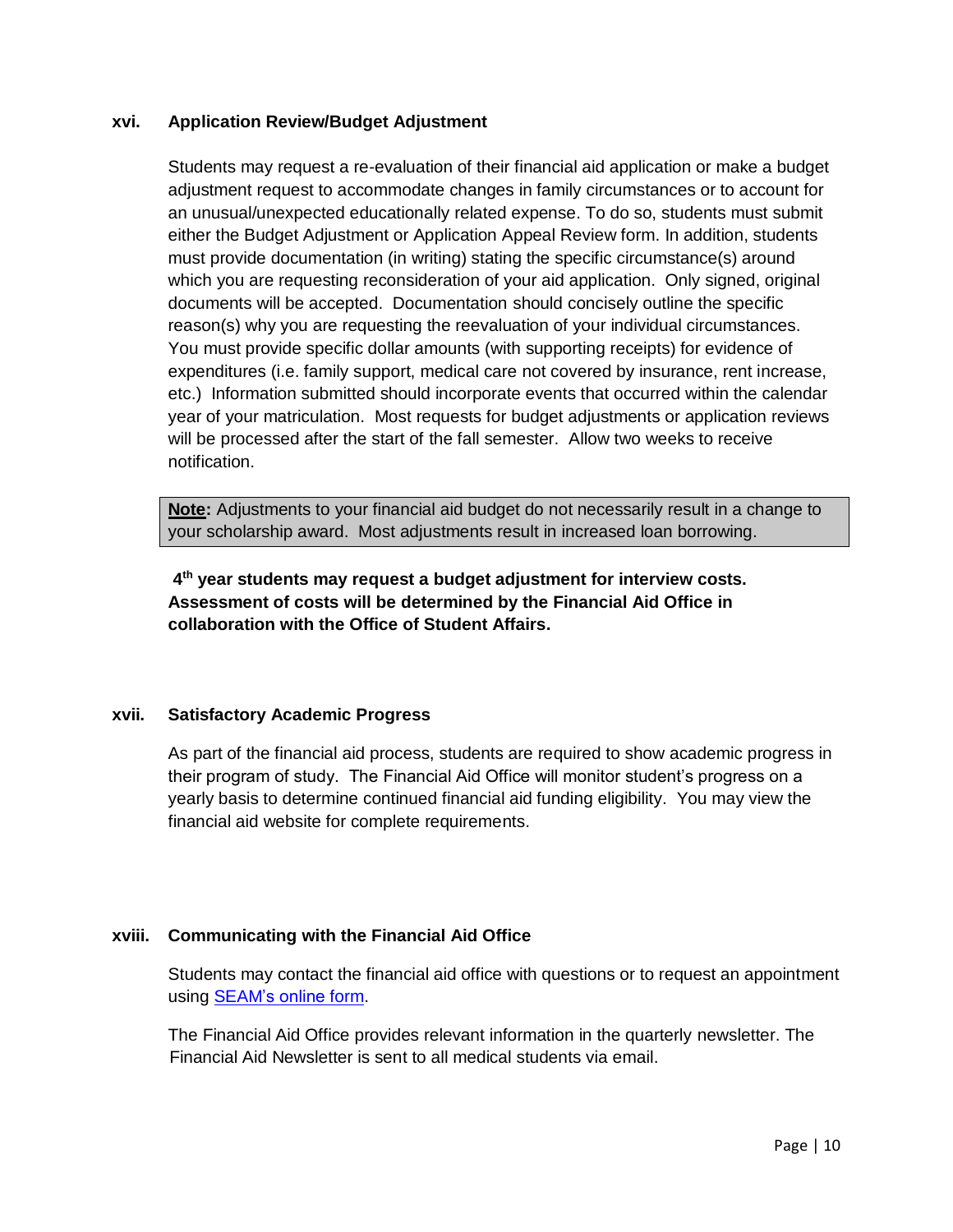Correspondence sent to incoming first year medical students will be sent to the email address supplied at the time of admission. After matriculation, only the JHMI email account will be used to communicate information.

Financial aid Inquiries are typically processed within 24-48 hours. Additional information can be found on the Financial Aid website at: [www.hopkinsmedicine.org/som/offices/finaid](http://www.hopkinsmedicine.org/som/offices/finaid).

#### **xix. Budgeting**

Your financial health will be determined by your understanding and application of budgeting. During medical school and residency, you will discover the importance and value of carefully living within a budget (*or the pain of not following a budget*)! Getting into the habit of showing self-discipline with your finances will benefit you far beyond your school and residency years.

Use the budget sheet on the last page or the AAMC Interactive Budget Worksheet to get started on creating your budget plan.

### **xx. Financial Literacy**

Below are tools and websites designed to help you with navigating the complexities of your student loan debt and management of your daily income and expense spending plan.

Learn about budgeting, identity theft, credit card debt and managing your finances with the following resources:

- [www.mint.com](http://www.mint.com/)
	- o Program to help manage your money
	- o Provides automatic updates of spending patterns
	- o Analyzes money management behavior
- <https://students-residents.aamc.org/financial-aid> /
	- o AAMC First (*Financial Information, Resources, Services, and Tools*) program provides free resources to help you make wise financial decisions.
- <https://aamcfinancialwellness.com/index.cfm>
	- o AAMC Financial Wellness for Medical School and Beyond. AAMC Financial Wellness is a service of the Association of American Medical Colleges and Decision Partners. For over a decade, Decision Partners has helped individuals succeed through personalized financial education. They work in partnership with colleges, universities, and other studentserving organizations.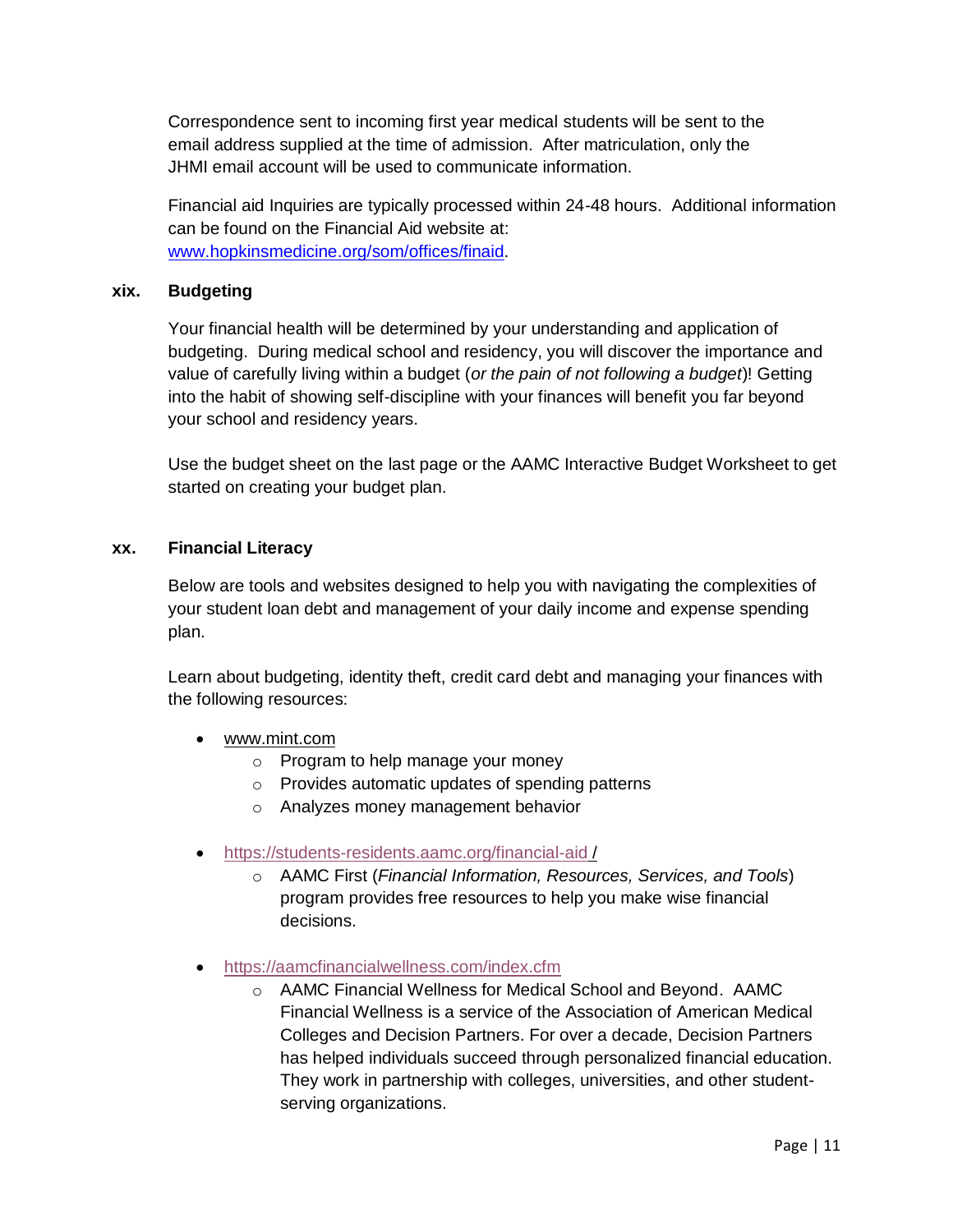# MED LOANS ORGANIZER & CALCULATOR



If you still have not used the organizer and calculator, we urge you take advantage of the opportunity to organize all of your loans on one website, which will calculate repayment terms and interest and estimate monthly payments upon graduation.

The Medloans Organizer and Calculator can be used in conjunction with the NSLDS website, [https://studentaid.gov](https://studentaid.gov/) To view all of your loans, 1) Login using your FSA ID and password, (2) "Accept" the account access warning, (4) Select "View Details." This is a useful tool that will benefit you in the long run. You can access the MLOC here: [MedLoans](https://students-residents.aamc.org/financial-aid/article/medloans-organizer-and-calculator-mloc/)  [Organizer and Calculator.](https://students-residents.aamc.org/financial-aid/article/medloans-organizer-and-calculator-mloc/)